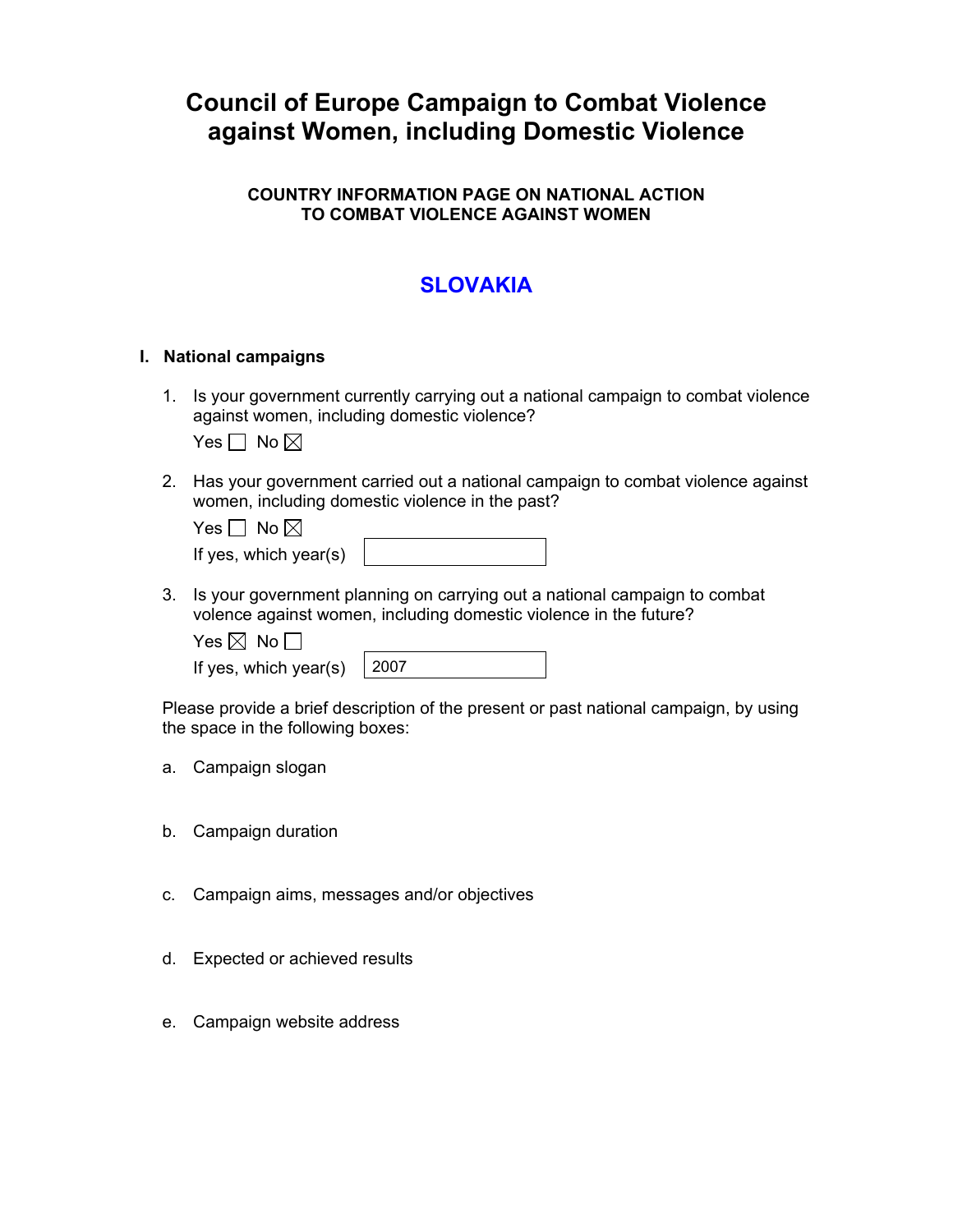#### **II. National Plan of Action**

1. Has your government adopted a national plan of action to combat violence against women, including domestic violence?

| Yes $\boxtimes$ No $\Box$ |      |
|---------------------------|------|
| If yes, which year        | 2005 |

2. Is your government currently implementing a national plan of action to combat violence against women, including domestic violence?

| IXI<br>-5 | NC |  |
|-----------|----|--|
|-----------|----|--|

3. Has your government implemented a national plan of action to combat violence against women, including domestic violence in the past?

| Yes $\Box$ No $\boxtimes$ |  |
|---------------------------|--|
| If yes, which year(s)     |  |

4. Is your government planning on implementing a national plan of action to combat violence against women, including domestic violence in the future?

| Yes $\boxtimes$ No $\Box$ |                                         |
|---------------------------|-----------------------------------------|
| If yes, which year(s)     | After 2008 as follow up of existing NAP |

Please provide a brief description of the national plan of action, by using the space in the following boxes:

- a. Aims, activities and expected or achieved results of the national plan of action The basic objective of the national action plan is to implement, adequately and effectively, the procedures for the prevention and elimination of violence against women in a way, which would prevent women from having to face infringement of their human rights and enable them to live their lives safely, freely and with dignity, without any threats. In its measures the national action plan puts forward solutions of the problems in different time frames of achieving the objectives. The action plan contains measures that need to be addressed immediately, and also those that comprise the fundamental base for the solution of the problems to draw upon in the fulfilment of long-term objectives. That includes in particular, the implementation of core steps in the field of prevention, training, research, and also building of the institutional framework of the coordinated assistance to women against whom violence has been committed. Further improvement of legislative provision for the issues shall also be essential. The National Action Plan reacts to the need to increase the number of asylums and crisis centres for victims of domestic violence and the introduction of specialised services that are still in short supply in Slovakia in the social service network designed to render support to battered women and their children. Within the implementation of the National Action Plan, integrated intervention teams will be created for the coordination of work of the involved professions in order to effectively provide assistance to battered women and their children.
- b. Duration of the national plan of action

Current NAP is planned for the years 2005 – 2008. In 2008 NAP will be analysed and evaluated, there will be found  $+$  and  $-$  by implementing the NAP and there will be prepared a follow up action plan.